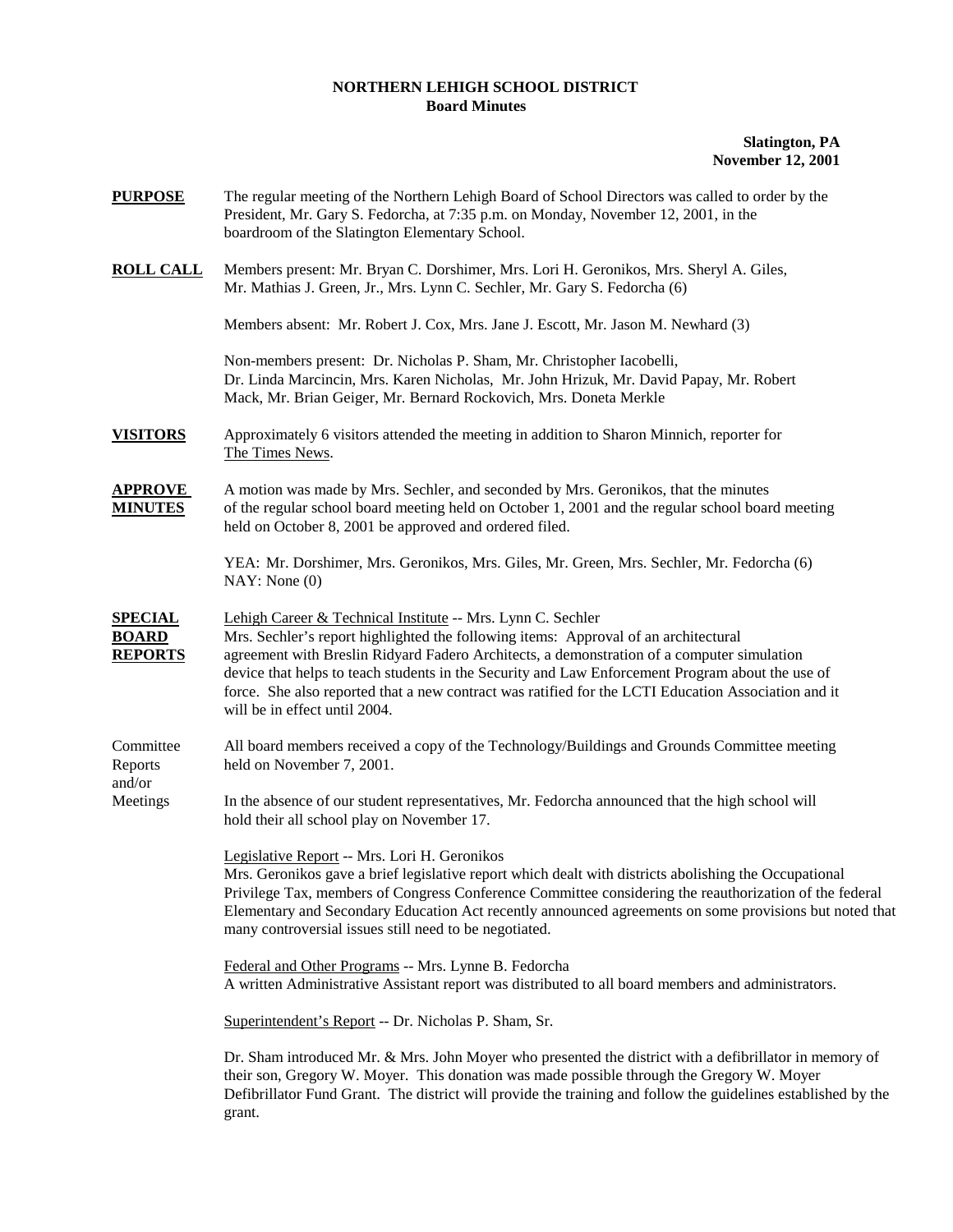| <b>Board Minutes</b>                                           | Page 2                                                                                                                                                                                                                                                                                                                                                                                                                                                                                                                   | <b>November 12, 2001</b> |  |
|----------------------------------------------------------------|--------------------------------------------------------------------------------------------------------------------------------------------------------------------------------------------------------------------------------------------------------------------------------------------------------------------------------------------------------------------------------------------------------------------------------------------------------------------------------------------------------------------------|--------------------------|--|
|                                                                | Dr. Sham announced that American Education Week would be celebrated from November 12-16.                                                                                                                                                                                                                                                                                                                                                                                                                                 |                          |  |
|                                                                | Dr. Sham asked for some suggestions as to what direction the board would like to go with regard to<br>school board meeting dates for 2002. A recommendation was made to move the Policy/Education<br>committee meeting to the third Monday of the month and then begin all board meetings at 7:30 p.m.                                                                                                                                                                                                                   |                          |  |
|                                                                | There was a brief Executive Session following the meeting for personnel issues.                                                                                                                                                                                                                                                                                                                                                                                                                                          |                          |  |
| <b>PERSONNEL</b>                                               | A motion was made by Mr. Dorshimer, and seconded by Mrs. Sechler, that the Board of<br>Education approve the following personnel items:                                                                                                                                                                                                                                                                                                                                                                                  |                          |  |
| Administrative<br>Transfer                                     | Approve the recommendation of the Superintendent to administratively transfer Middle School Assistant<br>Principal, Dr. Linda Marcincin, to the Senior High School as an Assistant Principal, until June 30, 2001.<br>It is also recommended that the Board of Education authorize the Superintendent to advertise for a Dean of<br>Students to work half time in the senior high school and half time in the middle school until the end of the<br>2001-2002 school year at a stipend to be determined at a later date. |                          |  |
| Unpaid<br>Volunteer Aide                                       | Approve the following individual as an unpaid volunteer aide in the Slatington Elementary School for the<br>2001-2002 school year, pending verification of her clearances:                                                                                                                                                                                                                                                                                                                                               |                          |  |
|                                                                | Michele A. Miller                                                                                                                                                                                                                                                                                                                                                                                                                                                                                                        |                          |  |
| Leave Without<br>Pay                                           | Approve the request of Susan Mendes, Slatington Elementary School special education<br>teacher, to take a five-day leave without pay, from December 3-7, 2001. Her request will not<br>be considered a precedent for future requests per correspondence received from the Northern<br>Lehigh Education Association.                                                                                                                                                                                                      |                          |  |
|                                                                | YEA: Mr. Dorshimer, Mrs. Geronikos, Mrs. Giles, Mr. Green, Mrs. Sechler, Mr. Fedorcha (6)<br>NAY: None(0)                                                                                                                                                                                                                                                                                                                                                                                                                |                          |  |
| <b>POLICY</b>                                                  | A motion was made by Mrs. Giles, and seconded by Mr. Green, that the Board of Education<br>approve the following items listed under Policy:                                                                                                                                                                                                                                                                                                                                                                              |                          |  |
| <b>NLSHS</b><br>Student<br>Activities<br><b>Fund Statement</b> | Approve the Northern Lehigh High School Student Activities Fund Statement for the month<br>of October 2001.                                                                                                                                                                                                                                                                                                                                                                                                              |                          |  |
| <b>NLMS</b> Student<br><b>Activities Fund</b><br>Statement     | Approve the Northern Lehigh Middle School Student Activities Fund Statement for the<br>month of October 2001.                                                                                                                                                                                                                                                                                                                                                                                                            |                          |  |
| Homebound<br>Instruction                                       | Grant homebound instruction for the following students:                                                                                                                                                                                                                                                                                                                                                                                                                                                                  |                          |  |
|                                                                | A 4 <sup>th</sup> grade student, Student No. 10-12500, for five hours per week, effective November 6,<br>2001 and ending on or about December 1, 2001.                                                                                                                                                                                                                                                                                                                                                                   |                          |  |
|                                                                | A 10 <sup>th</sup> grade student, Student No. 14-71982, for five hours per week, effective November 8,<br>2001 and continue until on or about February 2, 2002.                                                                                                                                                                                                                                                                                                                                                          |                          |  |
| Conferences                                                    | Approve the request of Bernard Rockovich to attend a Pennsylvania Institute of Certified<br>Public Accountants Tax Clinic on December 7, 2001 in Wilkes-Barre, PA. Expenses include<br>\$125.00 for registration, \$21.00 for travel, for a total cost of \$146.00                                                                                                                                                                                                                                                       |                          |  |
|                                                                | YEA: Mr. Dorshimer, Mrs. Geronikos, Mrs. Giles, Mr. Green, Mrs. Sechler, Mr. Fedorcha (6)<br>NAY: None(0)                                                                                                                                                                                                                                                                                                                                                                                                                |                          |  |